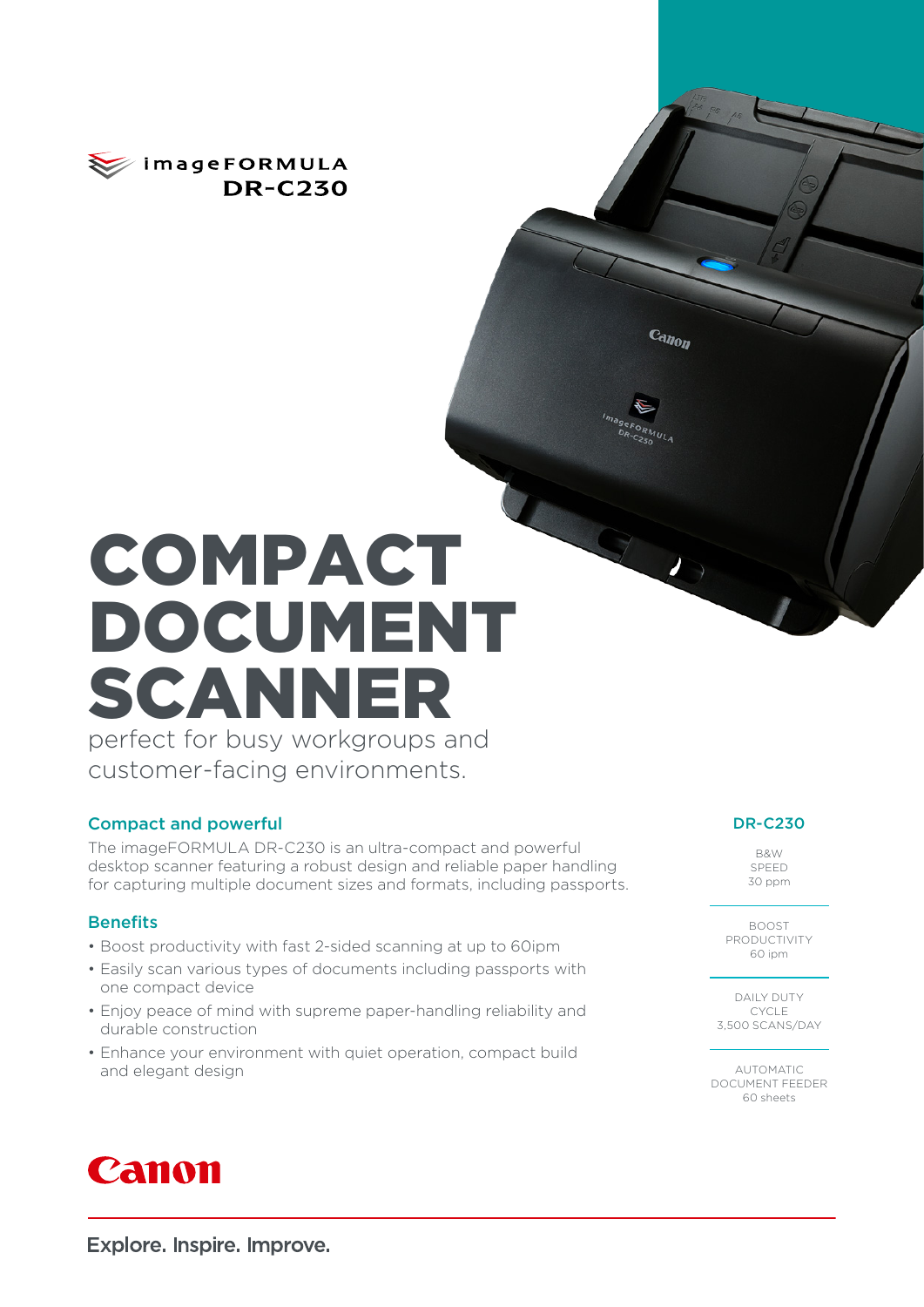### imageFORMULA DR-C230

### Designed in response to customers' needs

The imageFORMULA DR-C230's robust construction and rugged document feeder were developed as a direct result of customer feedback. It represents a step forward in build quality in this scanner's segment, effortlessly capturing up to 3,500 scans per day. Your productivity is maximised by the 60-sheet ADF that reliably feeds batches of mixed-sized document and media types: from passports and plastic cards to duplex A4, A3 (using folio) and long documents up to 3m in length.

### High-performance and flexible applications

The imageFORMULA DR-C230's premium build quality and productivity-focused features are a breakthrough in this value segment. Offering rapid scanning at up to 30ppm/60ipm, the imageFORMULA DR-C230 is the natural all-round choice for office departments and workgroups. Its quiet operation – and compact, attractive desktop design – make a great impression in front offices and customer service points, for example in banks, hotels, hospitals and government offices.

### Precision paper handling

To keep your workflows fluid, the imageFORMULA DR-C230 offers a powerful, high-quality feeding mechanism that ensures best in class reliability for scanning various documents, including ultra-thin papers from 27gsm. The ultrasonic Double Feed Detection and Double Feed Release (DFR) function allow scanning to restart quickly, keeping downtime to a minimum.

### Easy operation

The imageFORMULA DR-C230 includes a wide range of high quality image processing capabilities. These include automatic page size and text direction detection, text enhancement, a deskew function and automatic colour detection. The user-friendly control panel lets operators scan with a press of a button – accelerating and simplifying scanning tasks.



### **SOFTWARE**

### Capture OnTouch)

### Intuitive scanning

With Canon's CaptureOnTouch user-friendly interface you can easily scan paper documents into digital archives and save or send them to multiple destinations, including cloud services. It incorporates a Full Auto Mode function that delivers a simplified scanning operation with high quality results. You can create searchable PDF files using its built-in OCR technology and saved frequently performed operations into the shortcuts menu.

### **Capture Perfect**

### Advanced scanner control

Canon's CapturePerfect is a scanning application allowing you to fully utilise all of the powerful capabilities of imageFORMULA scanners. It enables efficient batch scanning and supports Kofax VRS driver for enhanced image quality. Advanced processing features include automatic batch separation, zonal OCR (Optical Character Recognition), great range of document viewing options and flexible 'scanning to' options.